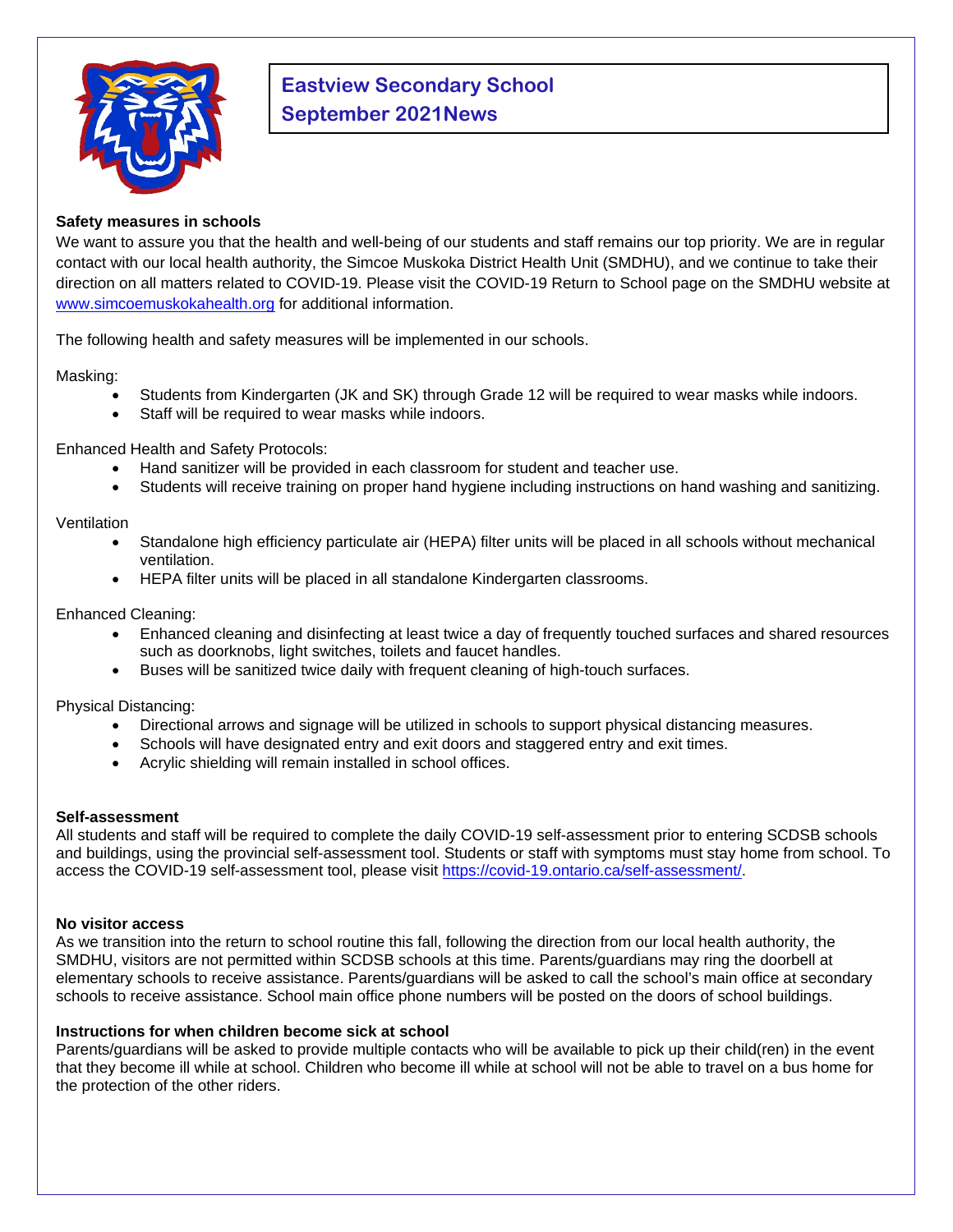# **Keep connected with our school and with the SCDSB**

It's important to get accurate information about what's going on at our school and at the SCDSB. Here are some ways to do that:

- Subscribe to our school's website by visiting the 'What's New' section at http://eastview.scdsb.on.ca. You can sign up to receive emails about school news updates and information during emergency situations. It is easy to subscribe – visit our website and click the 'Subscribe' link at the very top of the page. Provide your email and click 'Subscribe'; a message will be sent to your inbox with a link to click to confirm that you want to subscribe. You can unsubscribe at any time using the link at the bottom of each email.
- Sign up to receive SCDSB media releases by clicking the 'Subscribe' button at [www.scdsb.on.ca.](http://www.scdsb.on.ca/)
- Follow the SCDSB on Twitter (@SCDSB\_Schools), Facebook (facebook.com/SCDSB) and Instagram (instagram.com/scdsb).
- Follow Eastview Secondary School on Twitter @easannouncements and @wildcatguidance

For school bus transportation information, visit the Simcoe County Student Transportation Consortium's website at [main.simcoecountyschoolbus.ca.](http://www.main.simcoecountyschoolbus.ca/) Also, remember to bookmark the school bus information page at [simcoecountyschoolbus.ca](http://www.simcoecountyschoolbus.ca/) for bus delay and cancellation information on inclement weather days.

#### **Procedures help keep our school safe**

We have a number of procedures in place to keep our school safe. You can help your child understand and feel safe by:

- talking to them about the situations below;
- reminding them that emergencies are rare; and,
- telling them it's important to follow staff instructions in these situations.

Parents/guardians should talk about the following emergency drills with their children:

- **Shelter in place** is used when there is an environmental or weather-related situation, like a chemical spill outside the building, or a major storm. Activities continue inside the school. Students and staff are not allowed to leave the building. The ventilation system may be shut off temporarily.
- A **hold and secure** is used when there is a situation in the community, not related to the school, like a bank robbery nearby. Activities continue, but all exterior doors are locked. No one is allowed to enter or exit the school.
- A **lockdown** is used when there is a major incident or a threat of violence related to the school. Students and staff move to secure areas, away from doors and windows. Interior doors are locked, lights are shut off and blinds are drawn. Students and staff remain quiet. We practice lockdown drills at least two times per year. In the unlikely event of an actual lockdown situation, police ask that parents/guardians do not go to the school. Information will be communicated through the school board social media sites [\(www.facebook.com/SCDSB](http://www.facebook.com/SCDSB) and [www.twitter.com/SCDSB\\_Schools\)](http://www.twitter.com/SCDSB_Schools) and website [\(www.scdsb.on.ca\)](http://www.scdsb.on.ca/), through local police and local media.
- All schools have **evacuation plans** in case of gas leaks, bomb threats or fire incidents that would require everyone to leave the school. We hold drills to practice our evacuation plan. In a real evacuation, students and staff may go to the evacuation site, depending on the situation. Parents/guardians will be informed about pick-up procedures by the school, school board and local media.

When parents/guardians are at school during a drill or emergency event, they must follow direction from school staff, police, fire and/or emergency personnel. Parents/guardians may not have immediate access to their children during drills or emergencies. They may need to wait until the situation is resolved and school staff and/or emergency personnel release students into parent/guardian care.

It's important for you to know we'll always take whatever precautions are necessary to keep our school and students safe.

Please note the following:

- Elementary school main doors are locked during the school day. Visitors must use the **intercom system** and wait for assistance. **Staff may not be available to answer the door immediately, so please be patient.**
- Staff must complete a **criminal record check** before having contact with students.
- We ask parents/guardians to contact us when their child will be absent from school as part of our **Safe Arrival**  program. When we don't hear from a parent/guardian and a student is absent, we will call home to find out the reason for the absence.
- At least two staff members in every school are trained in **first aid and CPR**. All SCDSB schools have **Automated External Defibrillators (AEDs)**.